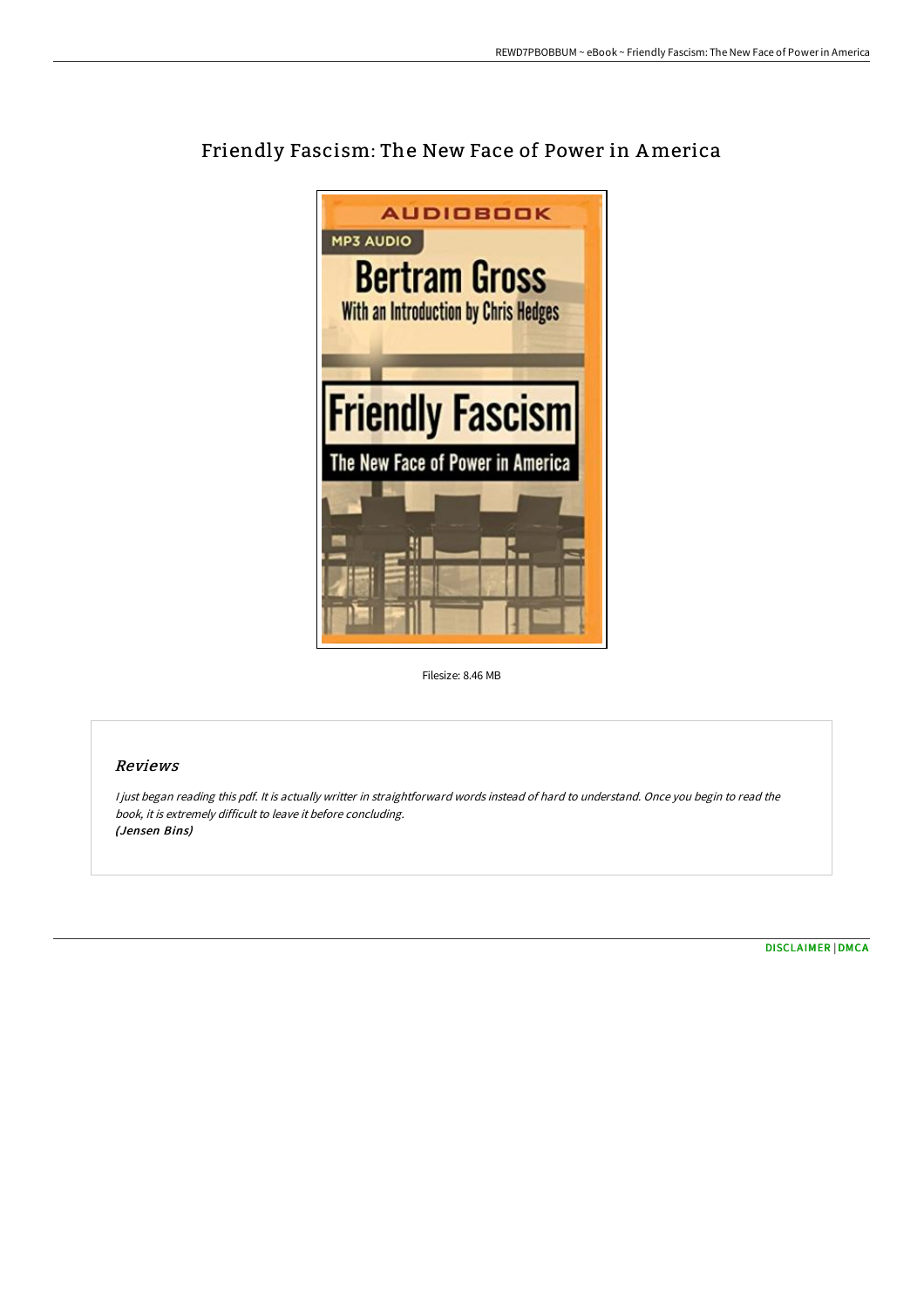## FRIENDLY FASCISM: THE NEW FACE OF POWER IN AMERICA



To save Friendly Fascism: The New Face of Power in America PDF, make sure you access the hyperlink below and download the file or get access to other information which might be related to FRIENDLY FASCISM: THE NEW FACE OF POWER IN AMERICA ebook.

Audible Studios on Brilliance, 2017. CD-Audio. Condition: New. Unabridged. Language: English . Brand New. A look at corporate authoritarianism that William Shirer called, the best thing I ve ever seen on how America might go fascist democratically. In 1980, US capitalist politics wore a niceguy mask, a troubling disguise to cover up a creeping despotism in which the ultra-rich and corporate overseers were merging with a centralized state power in order to manage the populace. This immanent corporate authoritarianism threatened to subvert constitutional democracy. But unlike the violent and sudden usurpations that led to fascism in the days of Hitler, Mussolini, and the Japanese empire builders, this new smiling American breed of fascism was gaining ground through gradual and silent infringements on the freedoms of the American people. First published over three decades ago, Friendly Fascism is uncannily predictive of the threats and realities of current political and economic power trends. Author Bertram Gross, a presidential adviser during the New Deal era, traces the history and logic of declining democracy in First World countries and pinpoints capitalist transnational growth and inappropriate responses to global crises as the sources of late 20th-century despotism in America. Gross issues ever-urgent warnings about what happens when big business and big government become bedfellows - chronic inflation, recurring recession, overt and hidden unemployment, the poisoning of the environment - and simultaneously proffers a practical shift of perspective that could help US citizens build a truer democracy. He imagines an America in which heroes are no longer needed and the leadership is a group of nonelitists who recognize the ignorance of the wise as well as the wisdom of the ignorant.

B Read Friendly [Fascism:](http://digilib.live/friendly-fascism-the-new-face-of-power-in-americ.html) The New Face of Power in America Online  $_{\rm per}$ [Download](http://digilib.live/friendly-fascism-the-new-face-of-power-in-americ.html) PDF Friendly Fascism: The New Face of Power in America